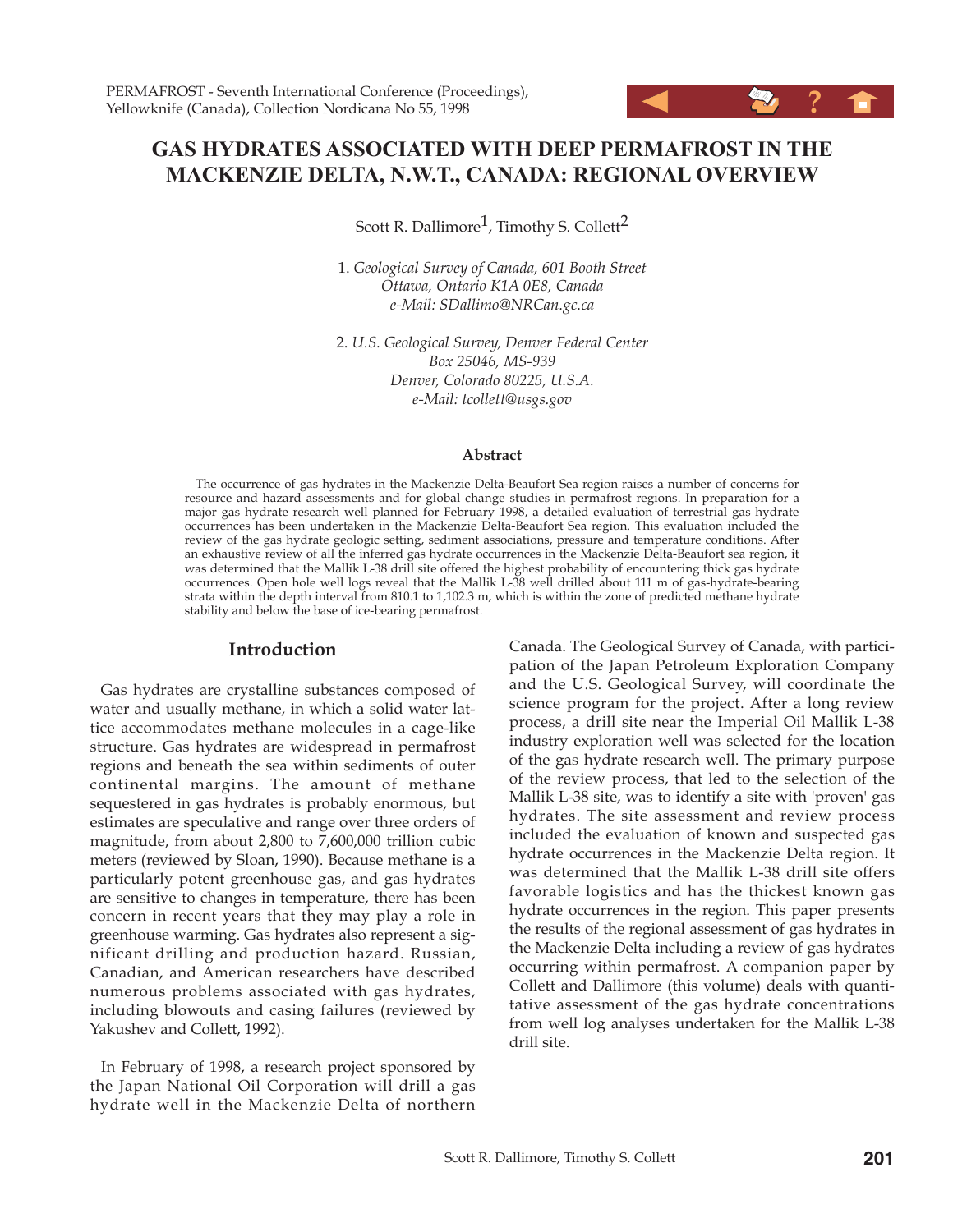## **Gas hydrate occurrences**

The geology of the Mackenzie Delta-Beaufort Sea region has been described in numerous publications with extensive regional overviews given in Dixon et al., (1992). Surficial sediments of the Mackenzie Delta are composed in part of modern deltaic sediments and of older fluvial and glacial deposits of Richards Island and the Tuktoyaktuk Peninsula. At depth, the area is underlain by deltaic sandstones and shales of Mesozoic and Cenozoic age that thicken to more than 12 km over a short distance seaward from the present shoreline.

Assessments of gas hydrate occurrences in the Mackenzie Delta-Beaufort Sea area have been made mainly on the basis of data obtained during the course of hydrocarbon exploration conducted over the past three decades (reviewed by Judge et al., 1994). Indirect evidence of gas hydrates includes well log response (Smith and Judge, 1993), steady build up of shut in pressures during industry production tests, and gas flows during drilling (Bily and Dick, 1974; Weaver and Stewart, 1982). A data base presented by Smith and Judge (1993) summarizes a series of unpublished consultant studies that investigated well log response of 146 onshore exploration wells in the Mackenzie Delta area. In total, 25 wells (17%) were identified as containing possible or probable gas hydrates (Fig. 1). All of these inferred gas hydrates occur in clastic sedimentary rocks of the Kugmallit, Mackenzie Bay, and Iperk sequences. Two of the occurrences were associated with ice-bearing permafrost while the remainder were beneath the permafrost interval. The frequency of gas hydrate occurrence in offshore wells was greater, with



*Figure 1. Map of part of the Mackenzie Delta region showing the calculated depth to the base of the methane hydrate stability zone (modified from Judge and Majorowicz, 1992). Exploration wells with well log interpreted gas hydrate occurrences are shown.*

possible or probable gas hydrates identified in 35 out of 55 wells (63%).

## **Gas hydrate stability conditions**

The stability of gas hydrates is known to be controlled by the physio-chemical properties of the enclosing formation, gas chemistry, pore pressure regime and formation temperatures. In the following section, these geologic controls on the stability of gas hydrates in the Mackenzie Delta-Beaufort Sea region are reviewed.

### FORMATION PROPERTIES

A considerable effort has been devoted in recent years to the laboratory study of gas hydrates occurring within porous media. In part, this research has been stimulated by field studies where marked differences have been observed between theoretical predictions of the methane hydrate stability field and gas hydrates observed in coring or inferred from geophysical studies. It has been speculated that porous media effects could impact on the free energy state of the water phase and thus shift the theoretical pressure-temperature relationships determined for pure water and methane mixtures.

Gas hydrates observed in the Mackenzie Delta-Beaufort Sea region occur exclusively within sediments of the Kugmallit, Mackenzie Bay and Iperk sequences. In Mackenzie Delta area the Kugmallit Sequence is interpreted as a delta plain deposit composed mainly of unconsolidated to weakly cemented sand, minor clay and rare lignite. The Mackenzie Bay Sequence is present mainly offshore and is composed of weakly cemented mudstone and siltstone. The Iperk sequence is composed mainly of unconsolidated coarse grained (sanddominated) clastic sediments of varied depositional origin. Re-investigation of well log interpretations of gas hydrate occurrences summarized in Smith and Judge (1993) reveal a clear lithologic control at most onshore sites. Gas hydrates typically have a layered or interbedded character. Gas hydrate layers occur in coarse grained sand dominated facies separated by thin nonhydrate-bearing, fine grained siltstone and claystone facies.

#### FORMATION PORE PRESSURE

Given the in situ formation temperatures for occurrences of gas hydrates in the Mackenzie Delta, theory would suggest that methane hydrate is stable over a rather narrow pressure field (Fig. 2). In situ formation pressures are known to fluctuate in response to factors such as deposition rate, stress history and tectonic influences. Experience from other Arctic basins has also demonstrated that permafrost may cause non -equilibrium compaction within and immediately below ice-bearing permafrost (Serebryakov et al., 1995).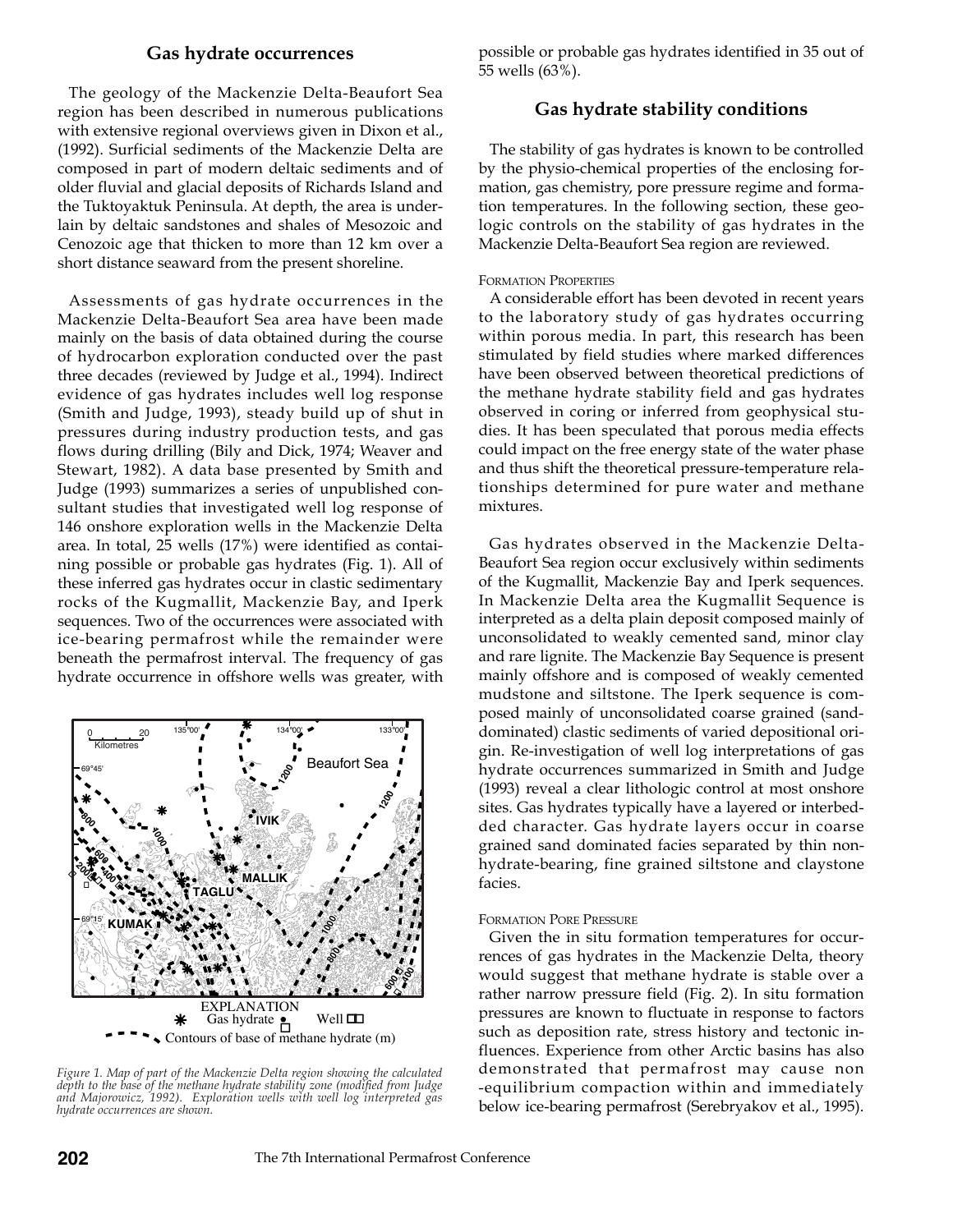In onshore areas of the Mackenzie Delta measurements of in situ stress regime within the permafrost interval are not available. However, it is possible to estimate the response of permafrost through controlled thaw consolidation tests on core samples. Test results from deep core samples, collected from 30 to 386 m depth over the Taglu and Kumak hydrocarbon fields, clearly show that permafrost can significantly impede normal consolidation resulting in elevated pore water pressures upon thawing (Dallimore and Matthews, 1997). These observations imply that elevated pore water pressures can be expected where thawing of permafrost has occurred or where warming of the permafrost has caused thawed zones or taliks within the main permafrost body.

Pore pressure information from beneath the permafrost suggests a variable stress regime. Data from four wells drilled offshore on the continental shelf indicate that pore pressures are abnormally high immediately beneath the base of ice-bearing permafrost, possibly as a result of gas hydrate dissociation (Weaver and Stewart, 1982). Limited pore pressure data from onshore wells suggest near hydrostatic pore pressures immediately below the base of permafrost (Hawkings and Hatelid, 1975). However, major over pressured zones have been reported at depths several thousand meters below the zone of predicted methane hydrate stability which are thought to be related to the basin stress history regime (Hitchon et al., 1990; Podrouzek and Bell, 1989)

#### GAS CHEMISTRY

Methane is known to form Structure I hydrate if no other hydrate formers are present. However, even small amounts of propane or ethane (1-2%) can promote the formation of Structure II hydrate (Sloan, 1990) which can exist under a wider range of pressure and temperature conditions. Analyses of gas samples and mud log gas chromatography data from industry wells reveal that the formation gases within the upper 2,000 m of sediment in the Beaufort Sea region consist almost entirely of methane (99.5 %) (Weaver and Stewart, 1982). Four drill stem production tests of suspected gas hydrate occurrences in two wells drilled on Richards Island in the Mackenzie Delta yielded gas composed principally of methane (99.19 to 99.53 %) (Bily and Dick, 1974). Similar concentrations were observed from headspace gas samples collected from within permafrost from the Taglu and Niglingtak areas (Collett and Dallimore, 1997). These data confirm that Structure I methane hydrate should be expected as the primary gas hydrate form in the Mackenzie Delta area.

## PORE WATER SALINITY

Experimental data presented by Maekawa et al., (1995), for pure water and gas systems have clearly demonstrated that the pressure-temperature stability field for methane hydrate is affected by the salinity of the water. Their results suggest that for a fixed temperature of 0°C a pressure shift of approximately 2 MPa can be expected with salinity of 10 weight percent NaCl  $(wt. %).$ 

Pore water salinities of sediments of Iperk sequence are well documented from core samples (Dallimore and Matthews, 1997). These data suggest that permafrost within the Iperk formation is mainly syngenetic in origin and that the pore water salinities for the most part are similar to those emplaced during primary deposition. Since Iperk sediments are largely terrestrial, low salinities below 0.1-0.5 wt% can be expected. However, in certain instances thin high salinity zones were also observed with values up to 3 wt%. Pore water salinity information from the Kugmallit and Mackenzie Bay sequences is primarily from drill stem tests in industry exploration wells (Hitchon et al., 1990; Weaver and Stewart, 1982) or interpretations of resistivity well logs. Salinities in the upper 1500 m appear to range from 0.5 to 3.5 wt%. Experimental data presented in Maekawa et al., (1995) suggest that these salinity ranges have only a modest effect on the methane hydrate stability conditions.

## FORMATION TEMPERATURE

In the Mackenzie Delta area, subsurface temperature data come from industry acquired production drill stem tests, bottom hole well log surveys, and long term precise temperature studies undertaken in approximately 50 instrumented exploration wells (Judge et al., 1981; Taylor et al., 1982). The thickness of ice-bearing permafrost is known to vary considerably even over relatively short distances. This can be attributed to widely varying surface temperature histories, significant variations in subsurface lithologies and latent heat effects related to growth and melting of ground ice (Taylor et al., 1996). These conditions impact greatly on the formation temperatures within the permafrost interval as can be seen on Figure 2 which contains plots of subsurface temperature surveys in four onshore wells that were interpreted to contain gas hydrates on the basis of well log studies (Smith and Judge, 1993). Beneath the permafrost interval the geothermal gradients in the Mackenzie Delta-Beaufort Sea region are more uniform, ranging from about 3.0°C/100m to 4.0°C/100m (Majorowicz et al., 1990; Majorowicz et al., 1995).

In a recent review of the thermal conditions controlling gas hydrate stability, Judge and Majorowicz (1992) mapped the base of the methane hydrate stability zone in the Mackenzie Delta-Beaufort Sea region. Figure 1, depicts the depth to the base of the methane hydrate stability zone assuming hydrostatic pore pressure gradient, fresh pore water salinities, and a pure methane gas chemistry for the in situ gas hydrates. Based on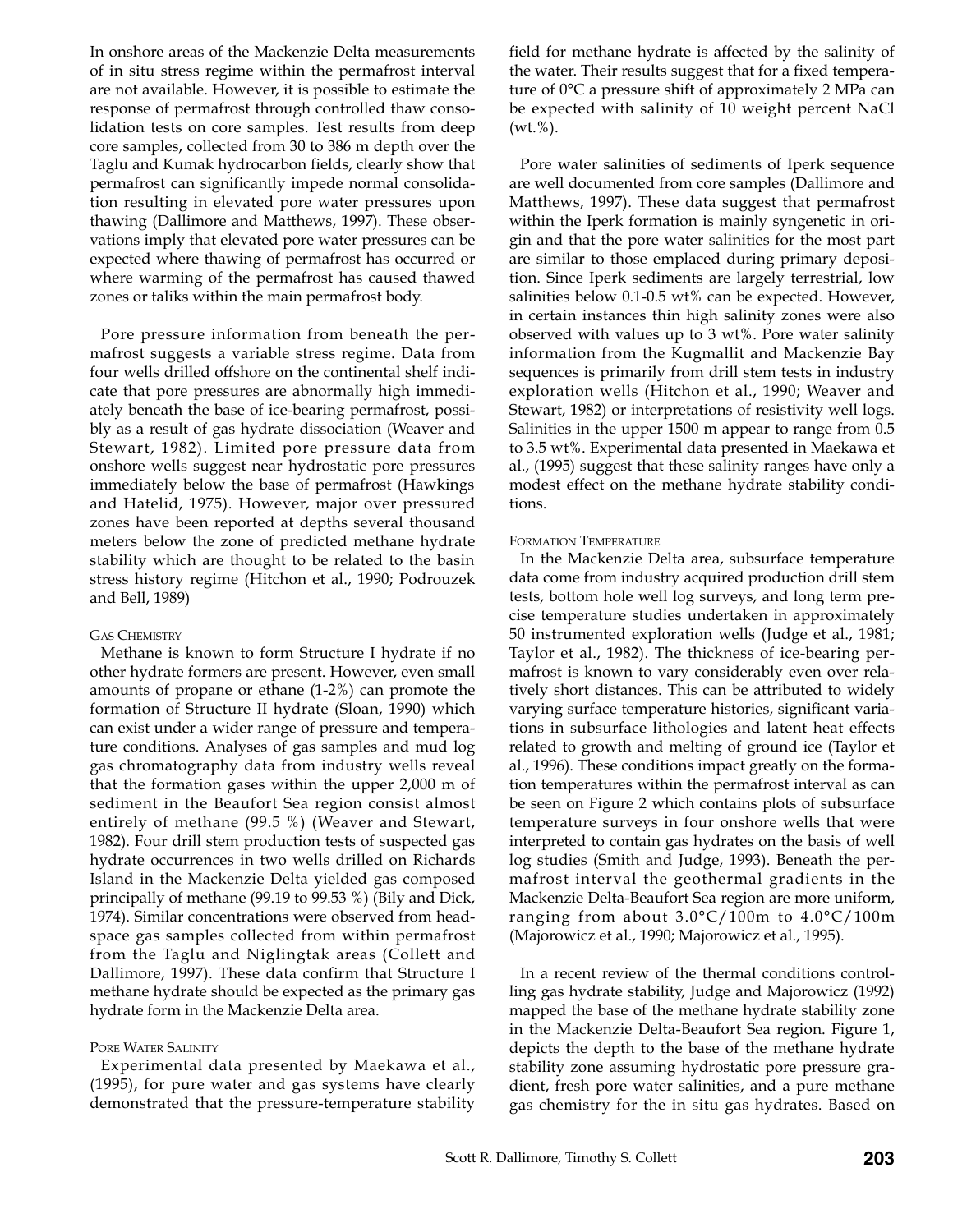these simplifying assumptions the base of the methane hydrate stability zone is more than 1,000 m deep on Richards Island and is extensive beneath most of the continental shelf.

## **Intrapermafrost gas hydrates**

As indicated in Figure 2, in theory methane hydrate can occur at depths greater than about 130 m within the ice-bearing permafrost interval. In some areas of the Mackenzie Delta this intrapermafrost zone of potentially stable gas hydrates may be over 500 m thick. During a recent permafrost coring program in the Taglu area, ice-bearing cores containing visible gas hydrates and possible pore space gas hydrates were recovered (Dallimore and Collett, 1995). The visible gas hydrate occurred at a depth of about 330 to 335 m and appeared as thin ice-like layers that released methane upon recovery. Gas yield calculations suggest that other icebearing cores from a corehole in the Niglintgak field also contained non-visible pore space gas hydrate. In at least one instance, the inferred pore space gas hydrate occurred at 119 m, a depth shallower than the predicted methane hydrate stability zone. This phenomenon is attributed to self-preservation, a metastable condition where a coating of ice encapsulates the gas hydrate, thus preserving the internal clathrate structure. The observations of shallow gas hydrates in permafrost of late Quaternary age suggest that self-preservation may occur over geologic time scales (Dallimore and Collett, 1995).

## **Mallik L-38 drill site**

As mentioned previously, the review of gas hydrate occurrences in the Mackenzie Delta presented in this



*Figure 2. Plot of ground temperatures measured in abandoned industry exploration wells believed to contain gas hydrates (data from Judge et al., 1981 and Taylor et al., 1982). A methane hydrate stability curve is plotted for reference.*

paper was conducted in part in an effort to select an ideal drilling site for a collaborative gas hydrate research well. During the course of this investigation all 25 onshore wells identified by Smith and Judge (1993) were re-examined. For the most part, the original interpretations included in the consultant reports were reaffirmed. In some cases however, a number of the gas hydrate layers originally identified were considered quite suspect. The reasons for concern could be classed into three categories, 1) the quality of the well logs and therefore the interpretations were suspect, 2) the well log criteria used to confirm gas hydrate occurrence were not consistent, and 3) the interpreted gas hydrates were anonymously deep and, when combined with formation temperatures, were not consistent with the stability conditions for Structure I methane hydrate. The selection of the Mallik L-38 drill site was based primarily on the confidence in the well log interpretations and the fact that considerable research had been conducted in the original well when it was drilled in 1972 by Imperial Oil.

A well log interpretation of the geology, permafrost and gas hydrates occurring in Mallik L-38 is given on Figure 3. Three sequences, each with distinctive natural gamma log response, were encountered in the upper 1400 m. The Iperk sequence (0-350 m) appears to be composed almost entirely of coarse grained sandy sediments. Previous coring experience (Dallimore and Matthews, 1997) would suggest that these sediments are unconsolidated. The Mackenzie Bay sequence (350- 935 m) is also sand dominated with a distinct fining upward section near its upper contact with the Iperk Sequence. The Kugmallit sequence (>935 m) consists of interbedded sandstone and siltstone. Chip samples and drilling records suggest that the grain cementation in the Mackenzie Bay and Kugmallit Sequences is quite variable. Interpretation of the resistivity log suggests that the base of ice-bearing permafrost occurs at about 640 m in the Mallik well. Equilibrium ground temperature data are not available from the Mallik L-38 well; however, data available from nearby Mallik A-06 suggests a ground temperature regime very similar to the Taglu Field (Figure 2). It is estimated that Mallik L-38 encountered about 110 m of gas-hydrate-bearing strata in ten distinct layers (Figure 3). A quantitative review of the volume of gas hydrates can be found in a companion paper to this one, presented by Collett and Dallimore (this volume).

## **Conclusions**

Possible or probable gas hydrate occurrences have been observed in 17% of onshore and 63% of offshore wells drilled in the Mackenzie Delta-Beaufort Sea area. A review of these occurrences has established the geologic setting of these deposits and led to selection of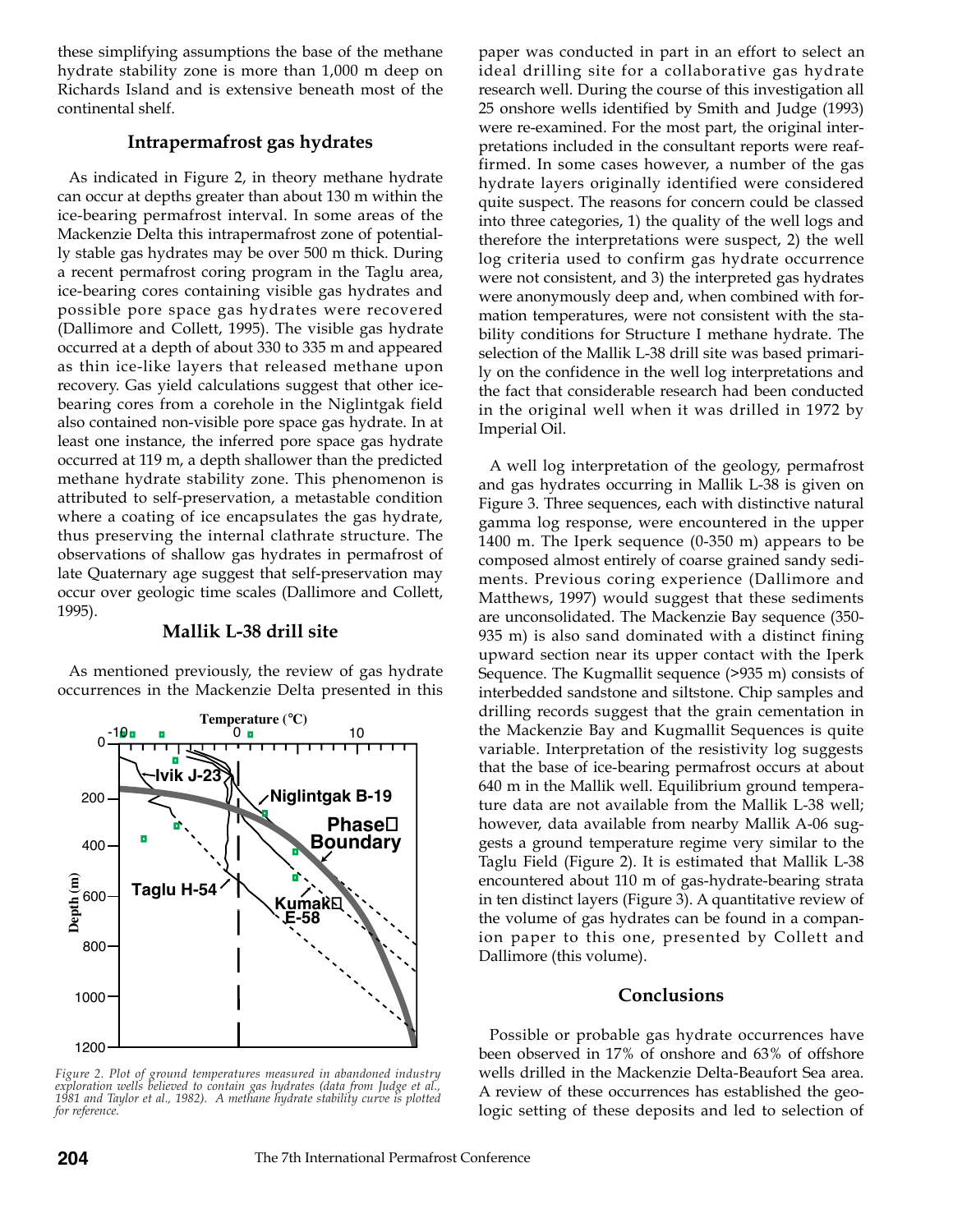Mallik L-38 as the drill site for a planned gas hydrate research well. On a regional basis, methane hydrates are found exclusively within unconsolidated to weakly cemented sediments of the Kugmallit, Mackenzie Bay and Iperk sequences. Gas hydrates typically occur in coarse grained sandy intervals with fine grained interbeds being non-gas hydrate bearing. Pore water pressures within and below permafrost in the region appear to be rather variable. Over pressured zones may occur in some areas affecting gas hydrate stability. Available pore water chemistry data indicates primarily a fresh water regime with salinities less than 3.5%.

Formation temperatures are widely variable impacting substantially on the predicted thickness of the methane gas hydrate stability zone.



*Figure 3. Well log display for Mallik L-38 well showing gas hydrate occurrences and interpreted geology.*